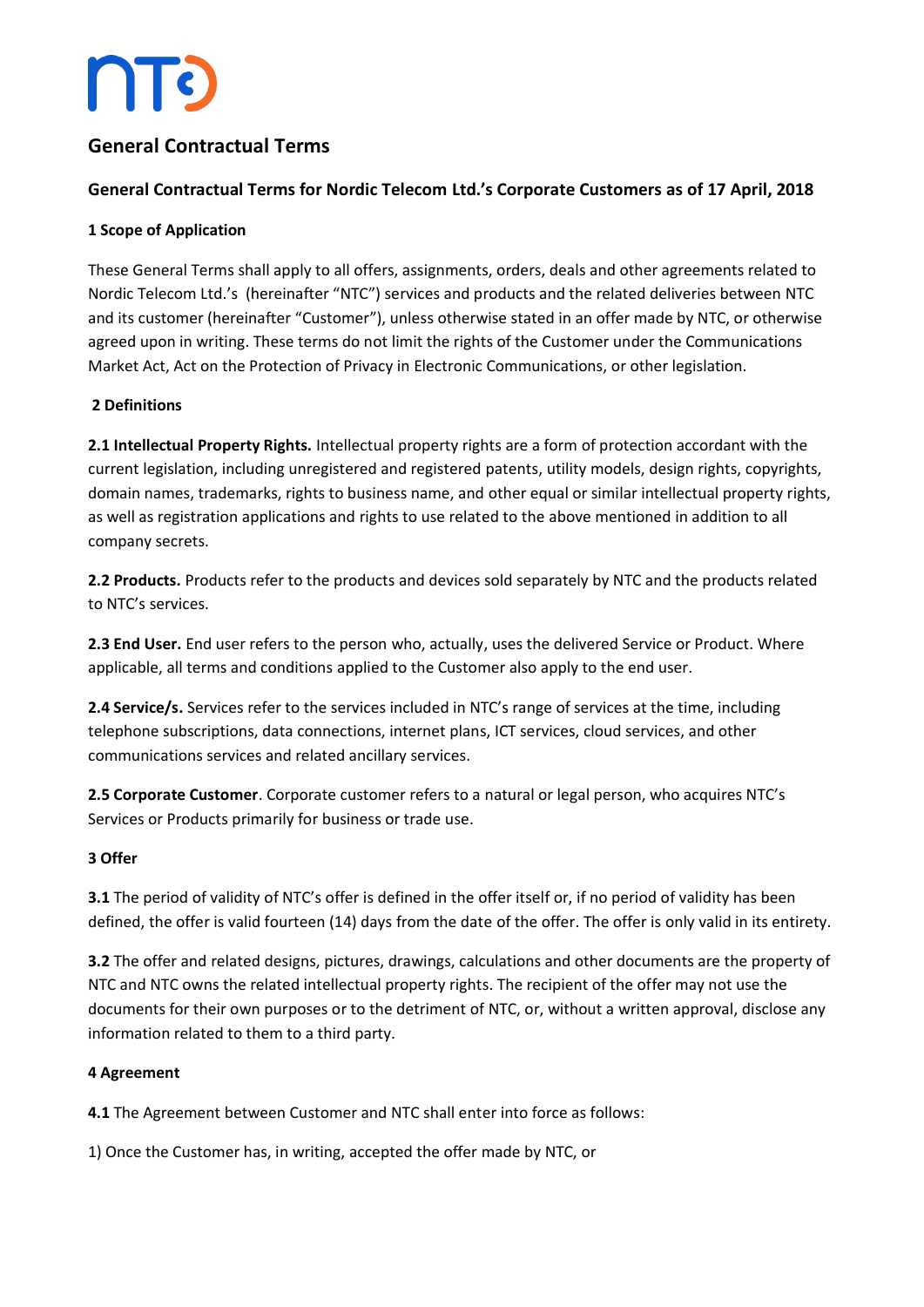

2) When the Agreement is signed, or

3) Once NTC has, in writing, confirmed the Customer's order, or

4) Once NTC has delivered the Ordered Product to the Customer or a party appointed by the Customer, or

5) When the Customer has ordered all necessary call diverts from the operator or has otherwise itself diverted them to the NTC Service, or NTC has received a Power of Attorney to divert the calls on behalf of the Customer, or

6) When the Customer pays their bill relating to the Services ordered, whichever of the abovementioned takes place first.

**4.2** In the event the Customer's order differs from NTC's offer, the Agreement is deemed to have been concluded in accordance with the terms of the offer, unless NTC has notified the Customer otherwise in writing.

**4.3** NTC may refuse the Agreement, or postpone or suspend the deliveries in case

1) NTC or any other telecommunications company has due debts from the Customer, or

2) the Customer has exceeded or is about to exceed any agreed credit limit, or

3) the Customer has interfered with the public telecommunications network or caused disruption to other users of the telecommunications network, or

4) some other weighty reason.

**4.4** In circumstances that entitle NTC to refuse the Agreement, or postpone or suspend deliveries, NTC may also demand for an advance payment or a deposit instead from the Customer.

**4.5.** The first payment term begins, when the Agreement has been signed. The most common NTC payment terms in service billing are, if not otherwise agreed in the sale contract, one (1) to three (3) months in advance.

#### **5 Delivery**

#### **5.1 General**

NTC shall deliver the Service according to its discretion and in accordance with what has been agreed upon by the parties in the service-specific agreement or otherwise in writing. NTC reserves the right to use assistants, sub-contractors or other contractual partners to help with the fulfilment of the Agreement.

#### **5.2 Termination and Changes to the Service**

**5.2.1** NTC has the right to make changes to the Service if such change is necessary due to mandatory legislation or a decision by a competent authority, or for any other essential reason due to a significant change in the circumstances. Should the abovementioned changes require changes to be made to the products and software of the Customer, the Customer shall, at its own cost, be responsible for those changes. NTC has the right to make technical changes, changes regarding the use of the Service, or other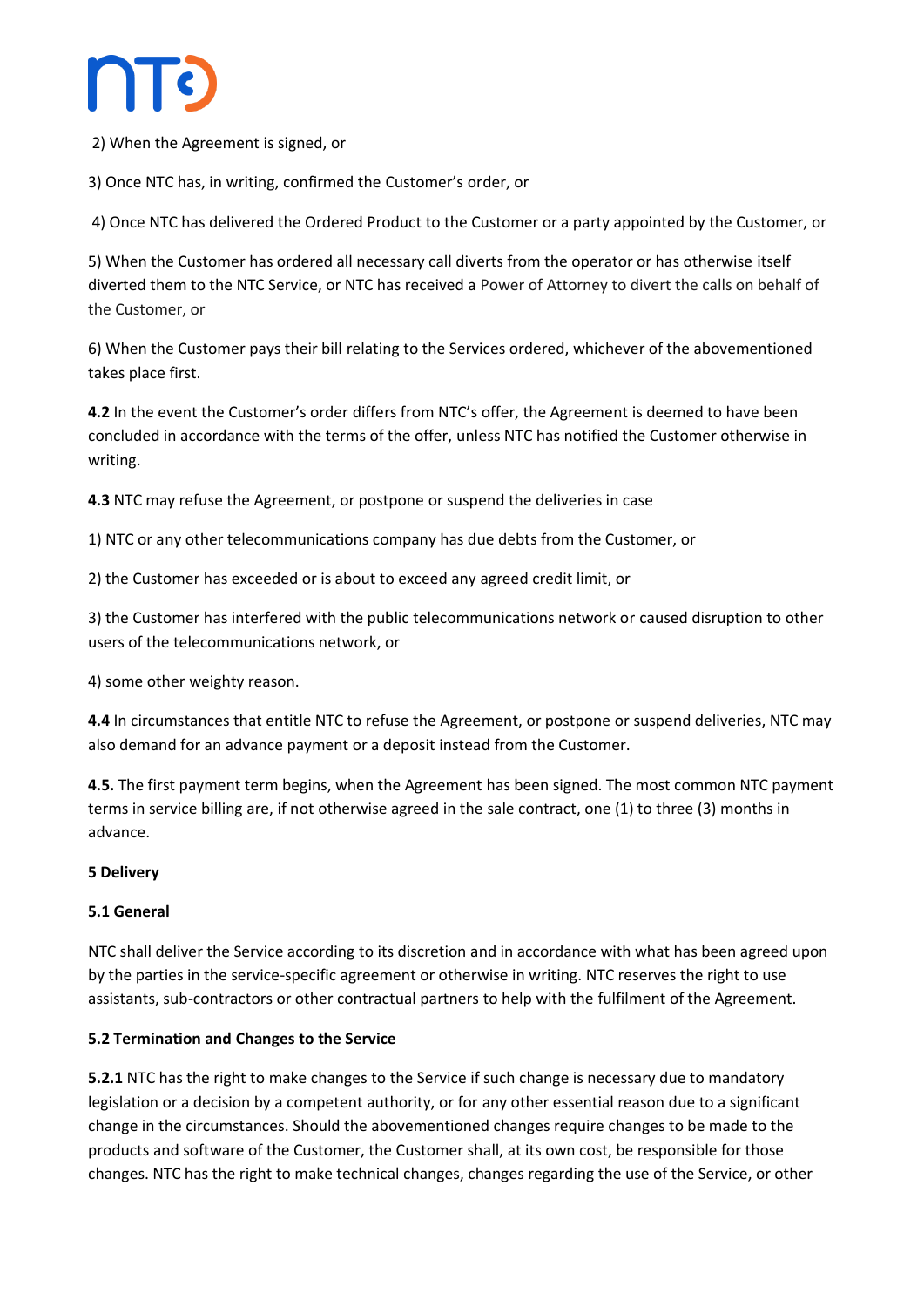minor changes without notifying the Customer, subject to the content of the Service not changing significantly. NTC strives to give reasonable advance notice to the Customer on changes affecting the Service. NTC strives to minimize the damages caused to the Customer by the changes but is not liable for any such damages caused to the Customer by the abovementioned changes. For any changes demanded by the Customer, NTC shall charge pursuant to its price list or an amount otherwise determined.

**5.2.2** For a justified reason, NTC has the right to discontinue the Service or a feature thereof. Justified reasons include e.g. damage or danger to NTC's business caused by the Customer. In such instance, NTC has the right to terminate the Agreement for the Service or feature thereof by giving the Customer reasonable advance notice.

#### **5.3 Delivery Time**

**5.3.1** NTC shall deliver the agreed Service or Product no later than by the agreed date or within the agreed time period.

**5.3.2** The delivery time starts on whichever of the dates mentioned below is the latest:

a) Signing of the Agreement, or

b) Receipt of the agreed upon deposit or advance payment, or

c) Customer has provided NTC with sufficient and necessary information to enable the delivery, or

d) Customer has otherwise fulfilled its duty to facilitate the delivery to the extent that may be reasonably expected of it.

**5.3.3** If no specific delivery time has been agreed upon, the delivery time shall start within a reasonable period of time of the delivery becoming possible for NTC to perform. The Customer shall accept the delivery and/or notify that the Service has been connected using a separate acceptance form of delivery, however, the delivery shall always be deemed to have been accepted one (1) month after delivery if the Customer has not notified NTC of any defect or failure related to the delivery.

#### **5.4 Content of Delivery**

**5.4.1** The delivery of a device or software is not included in the delivery of communication services. The delivery of software does not include transfer of ownership, or changes or updates to the software.

**5.4.2** The products shall be delivered to the Customer primarily at NTC's customer service points. If the products are sent to the Customer, the transport costs and the possible insurance charges shall be charged from the Customer separately. If the delivery includes the installation of products or services, the place of delivery shall be the delivery address given by the Customer.

**5.4.3** NTC's conditions for delivery are as follows, and the Customer agrees to arrange for the following:

\* The Service environment meets the technical and operational requirements and is sufficiently equipped for the agreed service and in full compliance with regulations set forth by the authorities.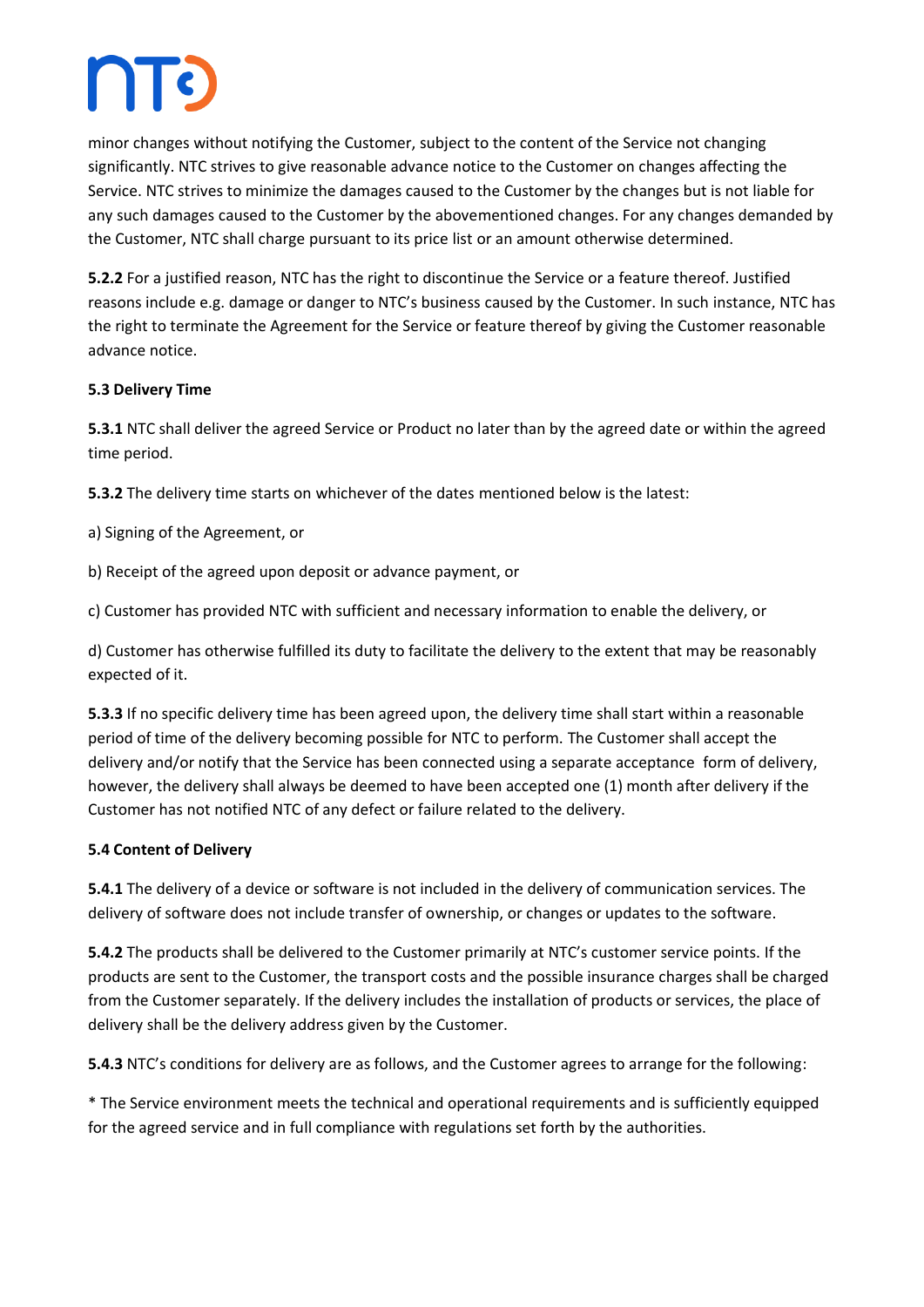\* The Customer has all the necessary rights to use the software included in Services and Products provided by any other party than NTC and intended to be connected with the Products or Services delivered by NTC.

\* An agreed deposit or advance payment has been made to NTC.

- \* The Customer provides NTC with sufficient and accurate information to enable the delivery of the Service.
- \* Unrestricted access to necessary premises.
- \* The delivery is not impeded by a third party.

**5.4.4** The Customer is liable for additional charges relating to the delivery of the Product or Service caused by e.g. remote location, rough terrain, blocking buildings or other similar reasons. If grounds for such additional charges emerge to a significant extent during the performance of the Agreement, NTC has the right to make a new offer on the Product or Service. If the Customer should decline the offer, the Agreement is terminated and NTC shall refund the payments made by the Customer for the Product or Service in question, minus NTC's own expenses.

#### **6 Customer and Service Information and the Use thereof**

**6.1** Phone numbers, IP addresses, user names, passwords and other identifiers related to the Service and identifying the Customer shall be given to the Customer only for the agreed purpose, and they shall remain the property of NTC. The Customer shall store the identifiers carefully. Once the right to use the services expires, the Customer shall, at its own expense; either return or dispose of the material and the possible copies of the material it has in its possession and that is mentioned here and was delivered to the Customer for the purpose of using the Service. Once the Agreement has been terminated, the Customer has no right to those materials, unless otherwise agreed upon.

**6.2** NTC has the right to change the identifiers and other Customer information, if necessary. NTC shall give the Customer reasonable advance notice, unless the changes are due to a reason NTC could not have reasonably anticipated. In such event, NTC has the right to immediately change the identifiers and inform the Customer without undue delay.

**6.3** The identifiers and other information in the Customer's use may be changed at the Customer's request for a separately agreed charge.

**6.4** NTC has the right to use and submit identification information to third parties within a reasonable period of time of the closing of the Service used by the Customer.

**6.5** Prior to opening the Service, the Customer shall provide NTC with sufficient and appropriate information NTC requires to deliver the Service, and verify the information's accuracy. The Customer shall, during the term of the Agreement, notify NTC of possible information changes without delay. The Customer is responsible for informing the End Users of the Service that their information may be transferred. Should the Customer neglect their duty to provide information, to verify the accuracy thereof, or notify NTC on any changes, NTC shall not be liable for any possible damages.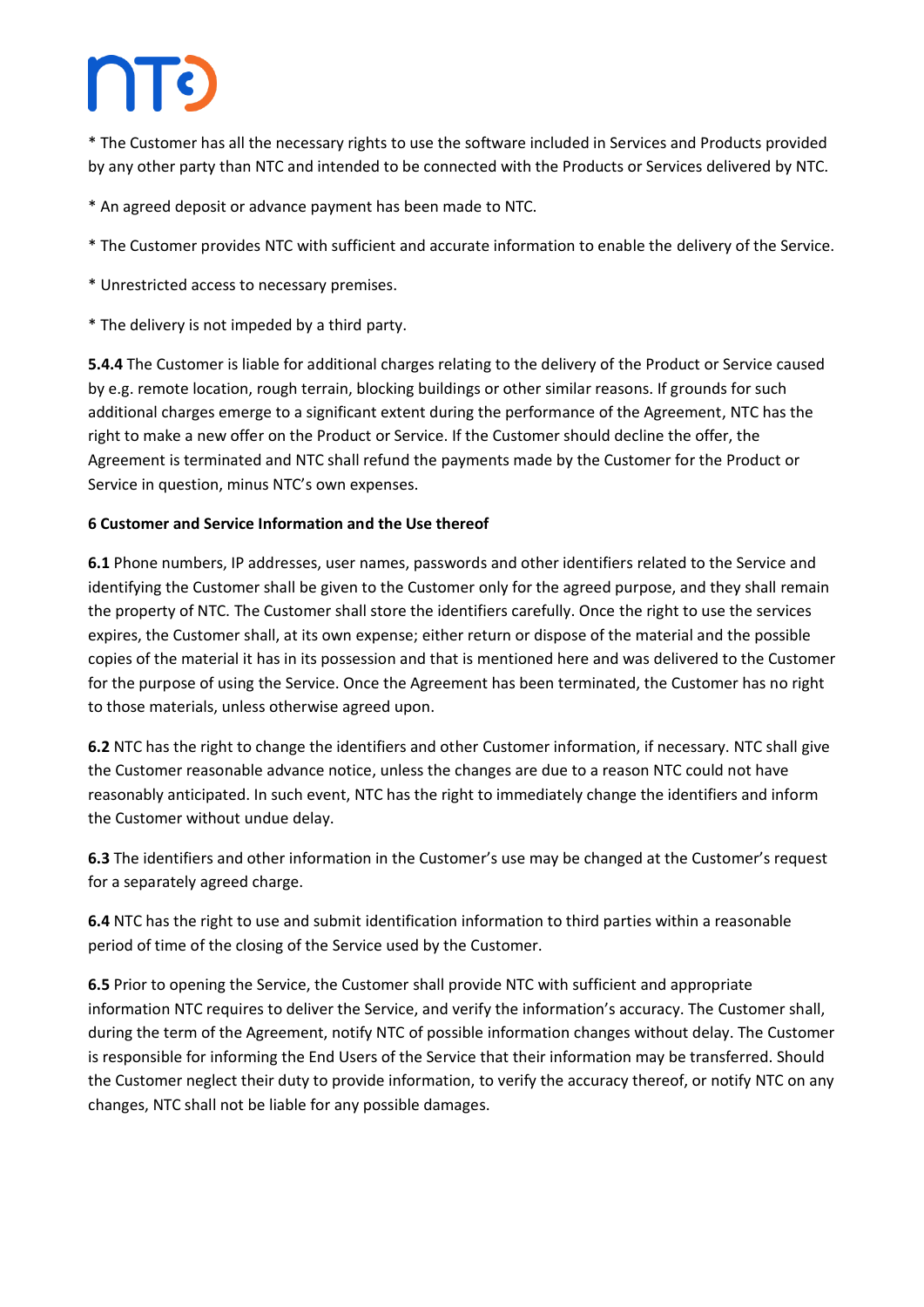**6.6** NTC has the right to manage the personal data of the Customer and/or End User in accordance with the Personal Data Act and the Act on the Protection of Privacy in Electronic Communications. NTC has the right to transfer customer and identification data within the limits of the legislation currently in force.

### **7 Quality and Features of the Delivery, Checking the Delivery and Passing of the Risk**

**7.1** NTC is liable for the quality of the delivery and other features only as stipulated in the offer or Agreement. The Customer shall read carefully all the information on quality and features. At the time of delivery, the Customer shall check that the delivery is in accordance with the Agreement and the Product is undamaged and the delivered Product and data connection work.

**7.2** The Customer shall notify NTC of any defect or failure regarding the delivery, in writing and within eight (8) days from delivery. NTC has the right to either correct such defect or failure, or arrange a new delivery.

**7.3** NTC is not obligated to accept the return of the Product, unless agreed upon in writing and in advance.

**7.4** The risk regarding the Product passes to the Customer when the Product is assigned to the Customer or to an independent carrier as agreed on the Agreement.

**7.5** If the Product cannot be transferred in accordance with the Agreement for a reason not due to NTC, the risk is passed to the Customer once NTC has done all that can reasonably be expected of it, under the Agreement or otherwise, to enable the transfer.

#### **8 Warranty**

8.1 The Products delivered by NTC have the warranty granted by the importer.

8.2 The warranty period regarding manufacturing defects lasts no more than two (2) years after the passing of the risk.

#### 9 **Proprietary Rights**

Proprietary rights shall remain the property of NTC until the full contract price for the Product and all receivables related to the purchase of said Product have been paid in total, interest included, to NTC.

#### **10 Charges**

**10.1** NTC shall charge for its Products and Services as agreed upon, or pursuant to a price list in force at the time.

**10.2** The billing term for repeating charges is as agreed in the delivery contract. Fixed monthly charges shall be billed beforehand per billing term and other payments shall be charged afterwards. Invoices shall be sent to the billing address given by the Customer.

**10.3** Regularly repeating charges have a due date, which is given in advance by NTC. Any complaints related to the invoice must be submitted by the due date. The Customer is liable for any interest for delayed payments pursuant to the Interest Act of Finland, as well as all debt collecting charges. In case of disputes regarding the invoice, the undisputed portion must be paid by the due date.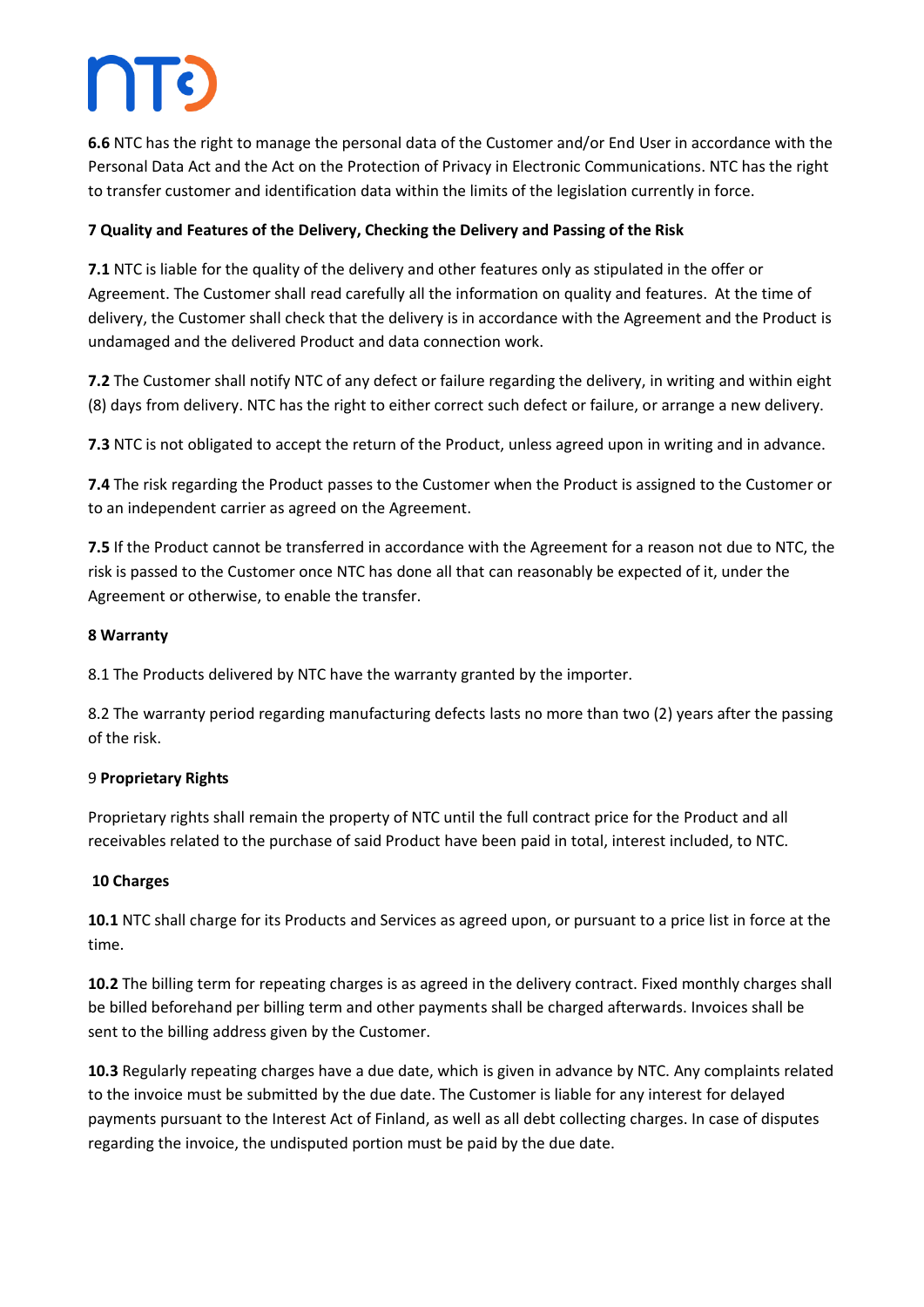# $\prod$

**10.4** NTC has the right to require a reasonable advance payment or financial security based on credit record or payment pattern, or for any other justifiable reason. No interest will be paid for the advanced payment or security.

**10.5** Shall the Customer not meet their payment obligation as is agreed upon, NTC is entitled to realize the financial security and any accumulated returns and substituting assets thereof to recover any overdue amount. The maintenance and the realization of the security shall be at the expense of the Customer.

#### **11 Use, Repair and Maintenance of Subscriptions and Other Services and Products**

#### **11.1 The Customer's Liability**

**11.1.1** The Customer shall be responsible for the use and supervision of use of the subscription, other Service or Product and for compliance with the agreed terms and conditions. The Customer is responsible for the actions of their own personnel, and people operating under the Customer's responsibility or using the Customer's identifiers, when using the Service.

**11.1.2** The Customer shall incorporate its information system or a part thereof to NTC's subscription and Services at its own risk. The Customer shall assume full responsibility for the protection and security level of its own computers, information systems, local area networks or other similar data processing units or systems, as well as for all protection systems and data security. The Customer shall be liable for the consequences of insufficient security measures and damages to NTC, users, or third parties caused by viruses the Customer has brought to the service network, or other similar reasons. The Customer is liable for any possible violation against a third party's intellectual property rights caused by the Customer.

**11.1.3** The Customer shall carefully store Products and identifiers related to the Services used by the Customer and owned by NTC. Upon expiry or termination of the Agreement, the identifiers given to the Customer by NTC shall be returned to NTC in their original condition. The Customer is obligated to return to NTC any leased equipment within one (1) week of the termination of the Agreement. If the Customer will not return the equipment as stated above, NTC has the right to charge the value of the equipment from the Customer. Shall the Customer ask NTC to arrange for the transportation of the equipment, NTC is entitled to charge the Customer for any payments relating to the transportation.

**11.1.4** The Customer is liable to NTC for any subscribed Services and Products and related service and other fees. Additional services may only be subscribed by the Customer, or a person or party authorised by the Customer, but the responsibilities and obligations of the Customer shall not be transferred to the authorised party.

**11.1.5** The Customer shall ensure that the possible End Users of the Services and Products shall comply with NTC's general service-specific terms.

#### **11.2 NTC's Liability and Limitations of Liability**

**11.2.1** NTC shall, to the best of its ability, be responsible for the functioning of its information network, communication services, subscriptions and Products. Fault report and customer service number is in service during normal working hours.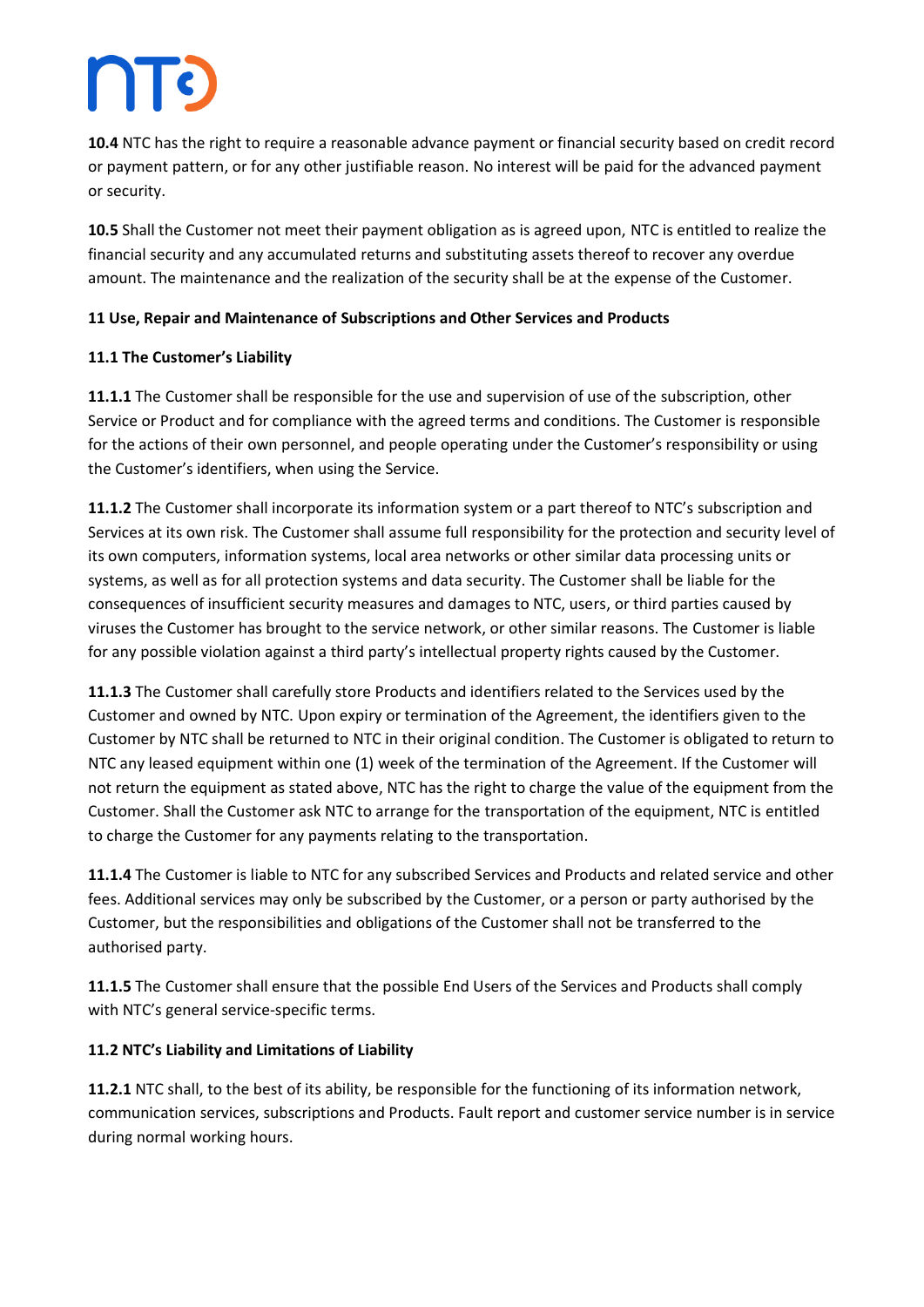## $\prod$

**11.2.2** NTC's liability is limited to direct damages and a sum equivalent to one (1) month's fixed monthly fees of the Service. If only a part of the Service or subscription is defective, the liability is limited to the amount of one (1) month's fixed monthly fees of that particular part of the subscription or Service. NTC is not liable for indirect damages, such as loss of profit, damages caused by a third party, e.g. any other telecommunications companies, service providers or outside parties, damages caused by factors which are the Customer's responsibility, or damages caused by force majeure. NTC is not liable for usability or any defects related to free-of-charge Services. No compensation shall be paid for a reason that does not prevent the use of the Service or Product.

**11.2.3** Should the Products leased from NTC be damaged during the term of Agreement and should the damage not be caused by the Customer or a factor under the Customer's control, NTC will replace the Product with a similar product or, if possible, repair it, taking into account the normal wear and tear. NTC has the right to inspect, maintain and change the Products at any time. The disposed Products and any parts thereof shall be the property of NTC.

**11.2.4** If NTC's delivery is delayed for more than fourteen (14) work days counting from the agreed delivery date, or if NTC fails to repair a defect completely preventing the use of the subscription or Service in five (5) work days counting from the date on the fault report, NTC shall pay the Customer damages, the amount of which shall be agreed upon separately. No overlapping damages shall be paid. The damages are paid by subtracting the amount of the damages from the activation fees, monthly fees, or other fees charged from the Customer. Damages shall not be paid if the delivery or repair is delayed due to force majeure or a matter the Customer is responsible for.

**11.2.5** The sold Products shall be repaired according to the product manufacturer's warranty terms. After the warranty period, the defects shall only be repaired if the defect is due to NTC's negligence and if the Customer was not able to detect the defect earlier. If the defect is due to inadequate maintenance, usage contrary to instructions, or any other reason the Customer is responsible for, NTC is not liable for the repair of the Product.

**11.2.6** NTC is not liable for any interference with the Customer's information system, unauthorised use, attempts of unauthorised use, or similar matters caused by the internet or any other information network. NTC is not liable for the functioning of the Products and/or software owned by the Customer or acquired through a third party. The right to use programmes licenced by NTC and transferred to the Customer for the purpose of using the Services is limited to intended use and period of validity agreed upon on the Agreement.

### **12 GDPR compliance**

**12.1** The NTC-Service and internal processes are compliant with GDPR (General Data Protection Regulation 2016/679).

**12.2** The Customer's operations, processes and customer interface must meet the requirements and responsibilities of the GDPR regarding it's own customers. NTC is not responsible, if the Customer fails to comply with GDPR or if there, via the Customer, occurs data breaches or other data protection challenges, data leaks or other privacy breaches or violations of the data protection principles mentioned in GDPR.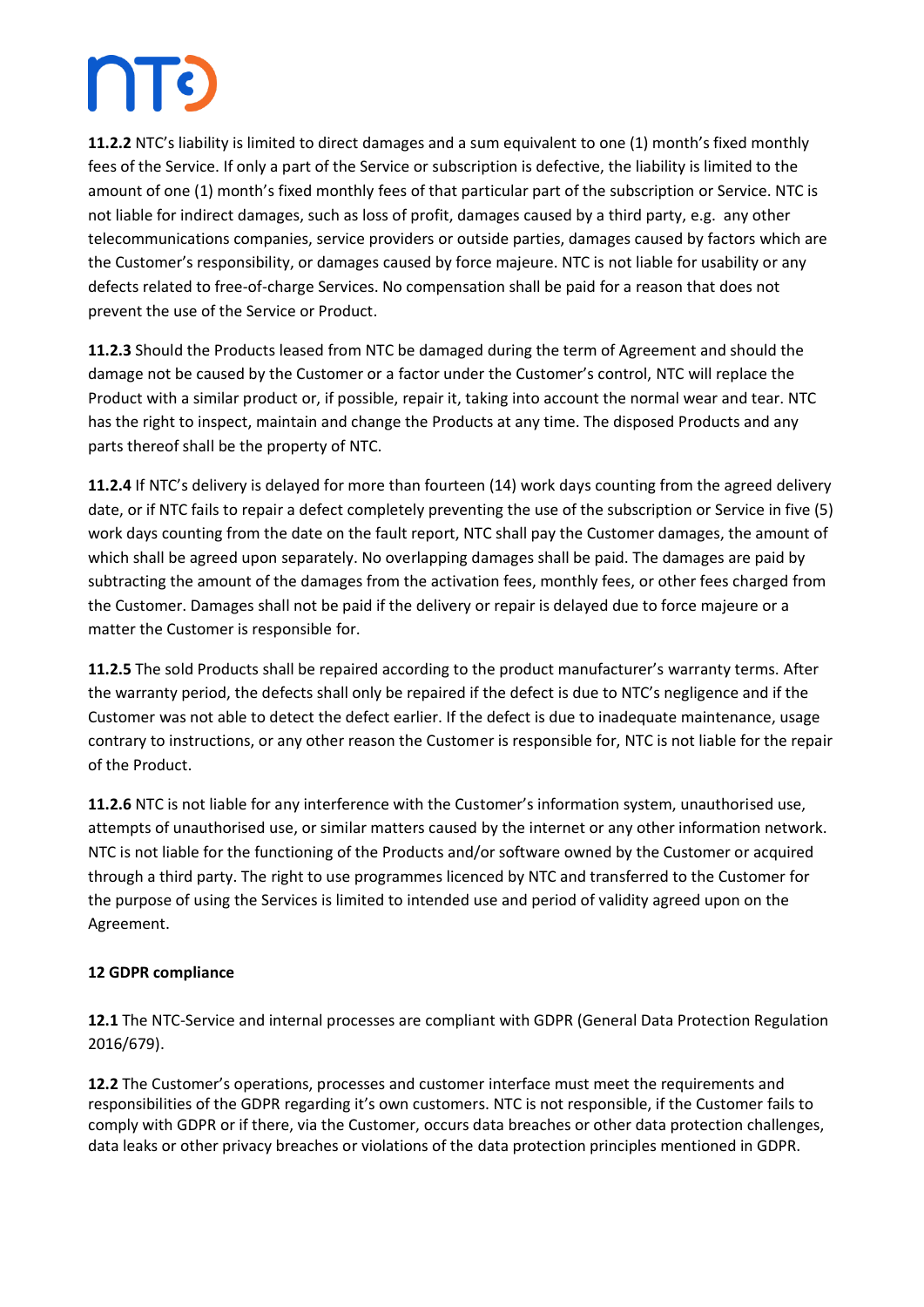

- **12.3** The Calling Customer identity and personal data in the NTC-Service will automatically be anonymized from the NTC-Service 76 days after the data was saved. The customer may at any time request to invoke his/her right to be forgotten according to GDPR*.* This request should be provided to NTC by the Company.
- **12.4** Personal data is not transferred outside the EU/EEA (European Economic Area).
- **12.5** The NTC-Service servers and databases are located in Finland.
- **12.6** The personal data breaches are reported in accordance with GDPR, and the Customer and supervisory authorities and other parties are notified within 72 hours.

#### **13 Suspensions of the Service**

NTC shall be entitled to suspend the Service or a part or feature thereof, entirely or partly for the following reasons:

- Building, changing, or repair of an information network. NTC shall inform the Customer in advance about the suspensions whenever reasonably possible.
- The use of the Service or telecommunications terminal equipment cause damage to or interruptions in NTC's devices, general information networks or information networks in other use, the use of data connections, or the operations of other users.
- The Customer has not paid an overdue bill and the delay in payment is more than two (2) weeks after the request for payment.
- The agreed deposit or advance payment has not been made.
- The agreed credit limit has been exceeded and no security deposit has been made.
- The Customer has been filed for bankruptcy, put into liquidation, or has an official declaration of insolvency from enforcement proceedings.
- The suspension is necessary to ensure telecommunications required for the maintenance of public order and security.
- The Service is used in a way that infringes the rights of a third party or for immoral purposes.
- The Customer has otherwise breached the contractual terms, and has not taken immediate action to rectify the breach despite of a notice.

#### **14 Force Majeure**

**14.1** A party to the Agreement shall not be liable for any delays or damages due to an impediment beyond their control which they could not have reasonably been expected to have taken into account at the time of signing the Agreement, and whose consequences the parties could not reasonably have avoided or overcome. Such force majeure events include, unless otherwise demonstrated, for example war or insurgence, earthquake, flood or other similar natural catastrophe, interruptions in public traffic, data communication or supply of electricity, import or export embargo, strike, lockout, boycott, or other similar industrial action. A strike, lockout, boycott, or other similar industrial actions shall also be considered a force majeure event when a party to the Agreement is a target or a party to such an action.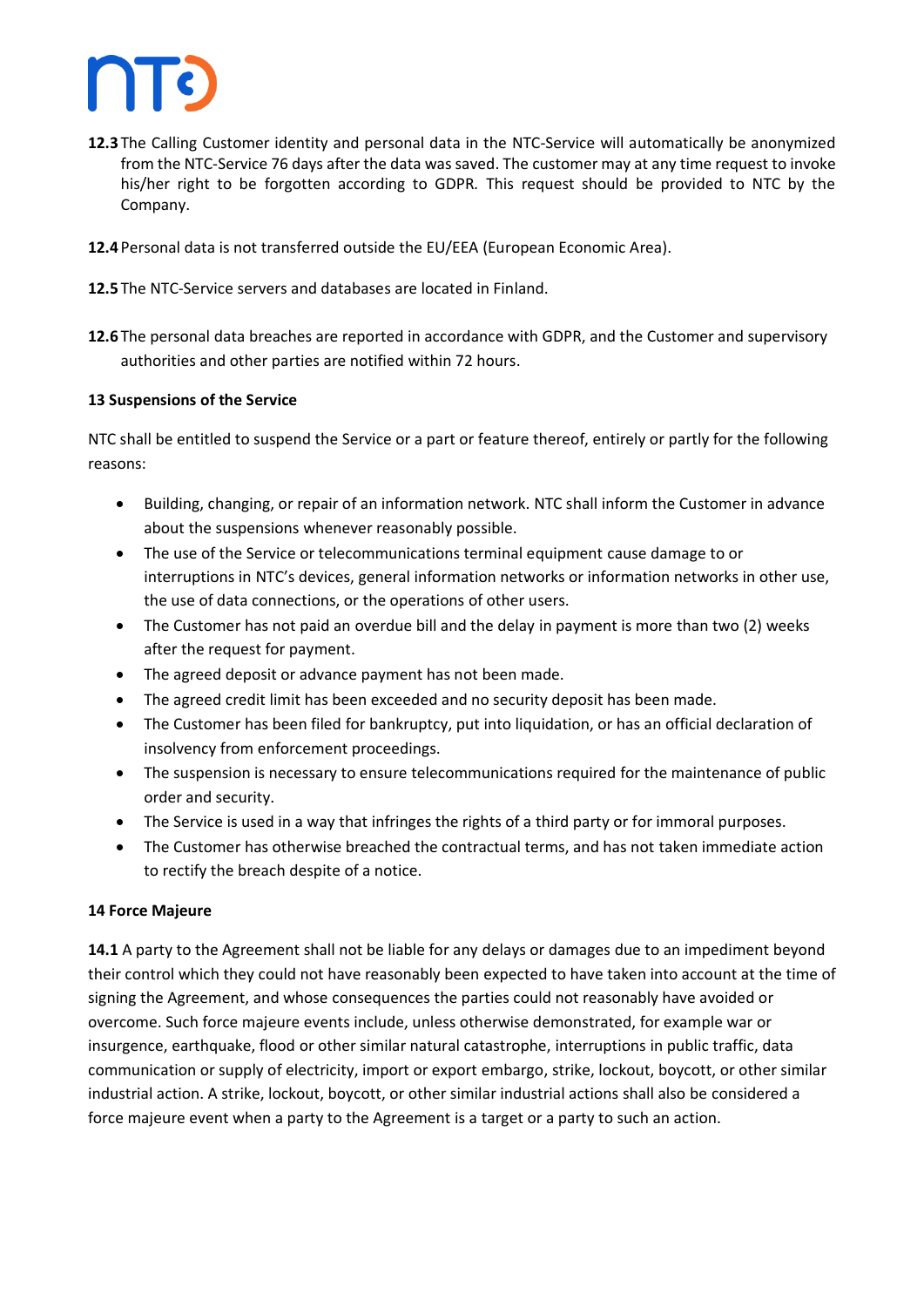**14.2** A force majeure event suffered by a sub-contractor of a party shall also be considered a force majeure event in relation to the party, if the service or work to be performed under a sub-contract cannot be performed or acquired from another source without unreasonable costs or significant delay.

**14.3** Each party shall, without delay, inform the other party in writing of a force majeure event and its termination. Should the force majeure event continue for more than ninety (90) days, each party has the right to terminate the Agreement with immediate effect, and neither shall have the right to demand compensation.

#### **15 Intellectual Property Rights and Rights of Use**

**15.1** All intellectual property rights relating to or arising from the Service and Products or any work provided in relation to the Services and Products are solely owned by NTC. Unless otherwise agreed upon in writing, the intellectual property rights shall not be transferred to the Customer.

**15.2** The Customer has the right to use the Services and Products only as is agreed upon and for the intended use, and shall not make copies or connect the Service or Product to other products without an approval from NTC.

**15.3** After the right of use ends, the Customer shall return, or destroy if so required by NTC, all copies, devices and documentation in their possession at their own expense.

#### **16 Assignment of the Agreement**

**16.1** The Customer has no right to assign or transfer their contractual rights or parts thereof to a third party without a written approval from NTC.

**16.2** NTC has a right to assign or transfer its contractual rights to a third party.

#### **17 Term and Termination of the Agreement**

**17.1** Unless otherwise agreed in writing, the Agreement is in force until further notice. A fixed-term agreement shall be in force for the entire agreement period and cannot be terminated during the fixed term. After the initial fixed term, a fixed-term agreement shall continue until further notice, unless otherwise agreed upon by the end of the term.

**17.2** The Agreement shall be terminated in writing and the termination shall take effect one (1) month from the end of the month the written notice was given. The Customer is liable for any charges during the term of the Agreement until the closing of the term.

**17.3** Both parties have the right to terminate the Agreement with immediate effect in case the other party has materially breached the terms of the Agreement.

**17.4** In addition, NTC has the right to terminate the agreement with immediate effect, if

1) The Customer's payment is overdue and remains unpaid for more than two (2) weeks even after the request for payment

2) An agreed advance payment or deposit has not been made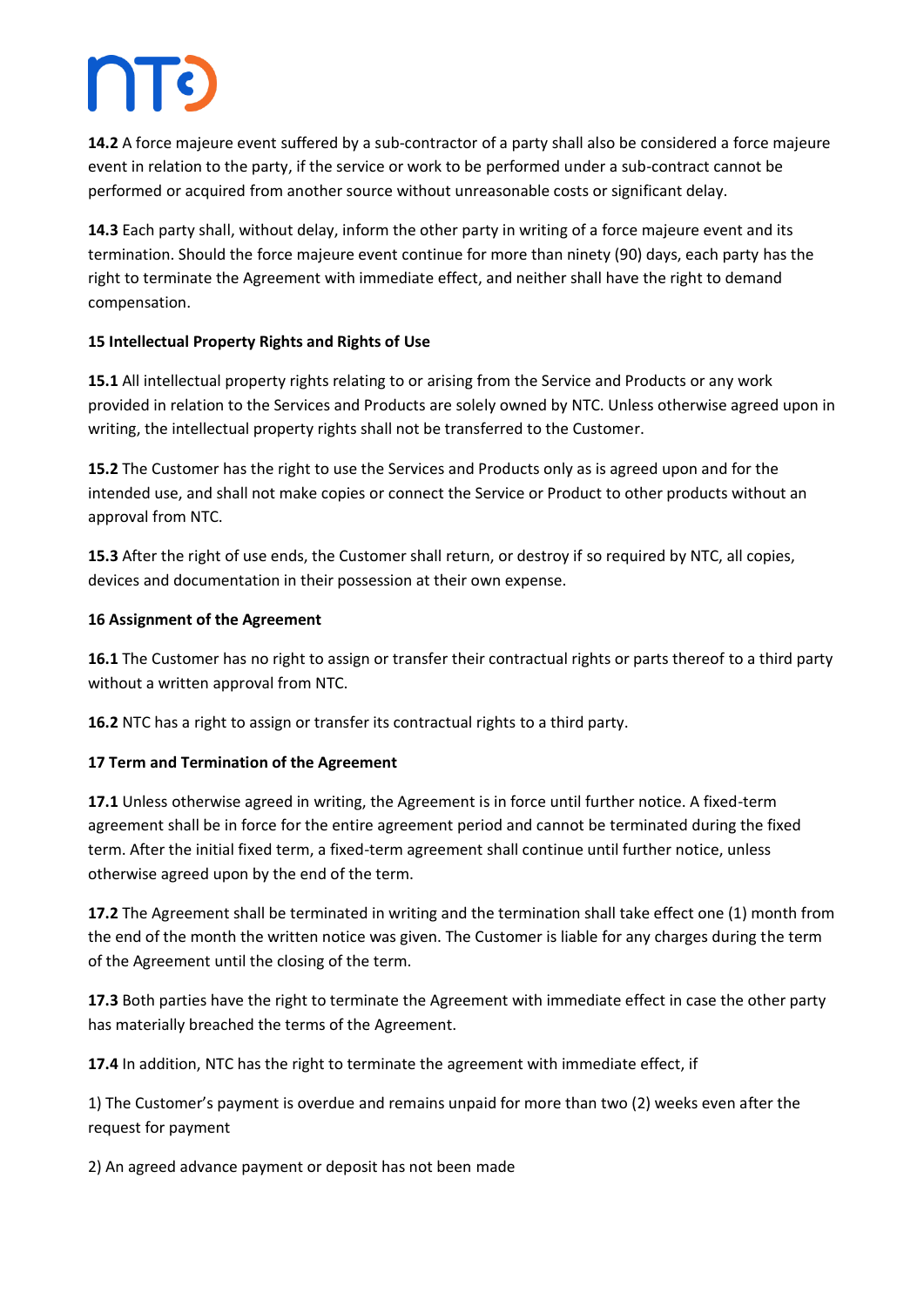## **ATC**

3) The agreed credit limit has been exceeded and no security deposit has been made

4) The Customer has been filed for bankruptcy, put into liquidation or has the official declaration of insolvency from the enforcement proceedings

5) The Customer causes disruption with the information network or other users

6) The Customer uses or allows others to use the subscription for illegal or immoral purposes

7) The Customer forwards traffic from a third party to NTC's Service

8) The Customer's subscription is closed due to breaching of the terms of the Agreement

#### **18 Validity and Changes to the General Contractual Terms**

**18.1** These terms and conditions shall be valid until further notice and are also found at [www.nordictelecom.fi.](http://www.nordictelecom.fi/) These terms and conditions replace all the previous General Contractual Terms.

**18.2** NTC has the right to change its fees and the calculation methods thereof, these contractual terms, and service-specific terms. The terms can be changed to the Customer's detriment only when the content of the Agreement is not substantially altered and the change is due to an update to the Service, additional services or new features, outmoding of the used technology, changes made by NTC's sub-contractors or assistants, a rise in the costs concerning the Service, a reduction in the number of users or the profitability of the Service, changes in the price list or pricing system or agreement system, provisions of law or decisions issued by authorities, or any other essential reason due to a significant change in the circumstances. NTC shall notify the Customer of the changes in charges and conditions in writing one (1) month in advance. Once the Customer has received the notification about the rise of costs or changes of conditions, they shall be entitled to terminate the Agreement for the part of the Services or Products affected by such changes. The notice of termination shall be submitted no later than thirty (30) days after the Customer received the notification of changes.

#### **19 Applicable Law and Dispute Resolution**

**19.1** Finnish law, excluding the provisions in the Finnish private international law, shall be applied to agreements between NTC and the Customer.

**19.2** Any possible disputes between NTC and the Customer shall be settled in the district court of Helsinki.

#### **20 Order of Precedence of Documents**

In inexplicit cases, the following order of precedence shall be applied:

- a) Agreement
- b) Offer
- c) NTC's service-specific terms and conditions
- d) NTC's general contractual terms
- e) The Customer's order